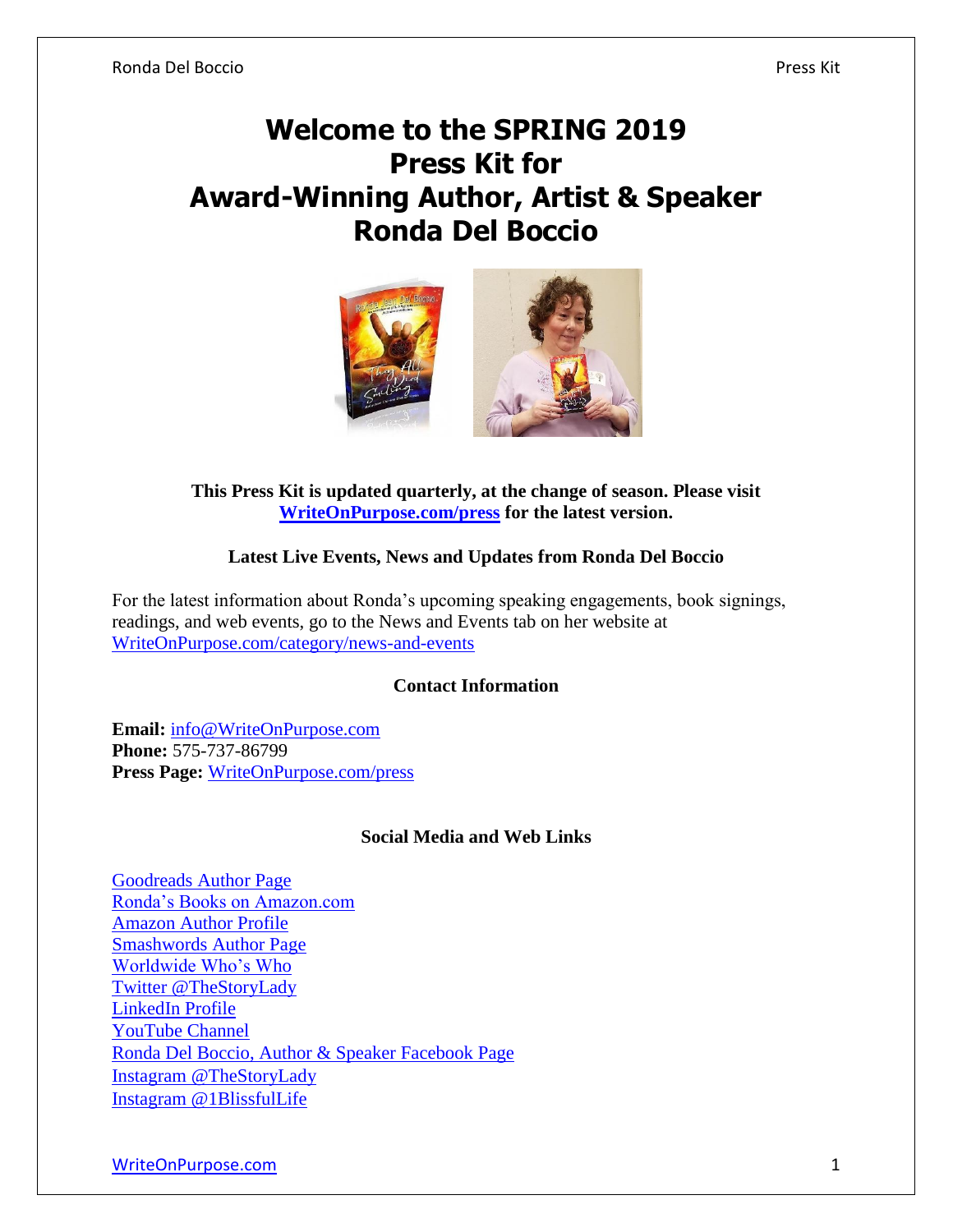## **Photos**

Please click the link below for downloadable photos from my **[Press Page](https://writeonpurpose.com/press)** at [WriteOnPurpose.com/press](https://writeonpurpose.com/press)

#### **Bios**

## Short bio:

Ronda Del Boccio is a blind, award-winning author, artist, and photographer living in rural Missouri with her golden retriever guide dog, Diva. She has authored several books, including: *They All Died Smiling*, *The Peace Seed*, *The Story of Impact*, *Trust Your Heart: Building Relationships that Build Your Business*, and *I'll Push You Steer*. Her short stories, photography, poems and articles have appeared in over two dozen anthologies and publications across four continents. Download free stories, including a sneak peek of her new paranormal/urban fantasy novel *They All Died Smiling*, at [WriteOnPurpose.com/read.](https://writeonpurpose.com/read)

## Long bio:

Ronda Del Boccio is an award-winning author, speaker, and Queen of BLISS. She lives in rural Missouri with her gorgeous golden retriever guide dog, Diva. Her short stories, poems and articles appear in over two dozen anthologies and periodicals across five continents. She has authored and co-authored a dozen books of fiction and nonfiction.

She has also won awards for her singing, teaching, cooking, art, photography, writing, and translation of a medieval cookbook. As you can tell, her interests are diverse. Anything she wants to do or experience, she makes happen.

Although she is "legally blind," which she says means she's "illegally sighted," Ronda lives a full and active life. She travels, cooks, and tries new ventures. Nothing stops her!

Her newest release is a paranormal/urban fantasy novel *They All Died Smiling*. Ronda is also the Amazon #1 bestselling author of several books, including *Trust Your Heart: Building Relationships that Build Your Business*, *Mindset Masters: Achieve Anything, Anytime, Anywhere*, *The Peace Seed: Personal and Global Transformation through Storytelling* and the fantasy anthology *When Assassins and Allies Conspire* as well as several other titles.

Download free stories, including the sneak peek of her new paranormal suspense novel *They All Died Smiling*, at [WriteOnPurpose.com/read.](https://writeonpurpose.com/read)

## **Web Appearances and Interviews**

I am available to speak to book clubs, the media, podcasters, bloggers, YouTubers, and more. Call 575-737-8679 or email [info@WriteOnPurpose.com.](mailto:info@WriteOnPurpose.com).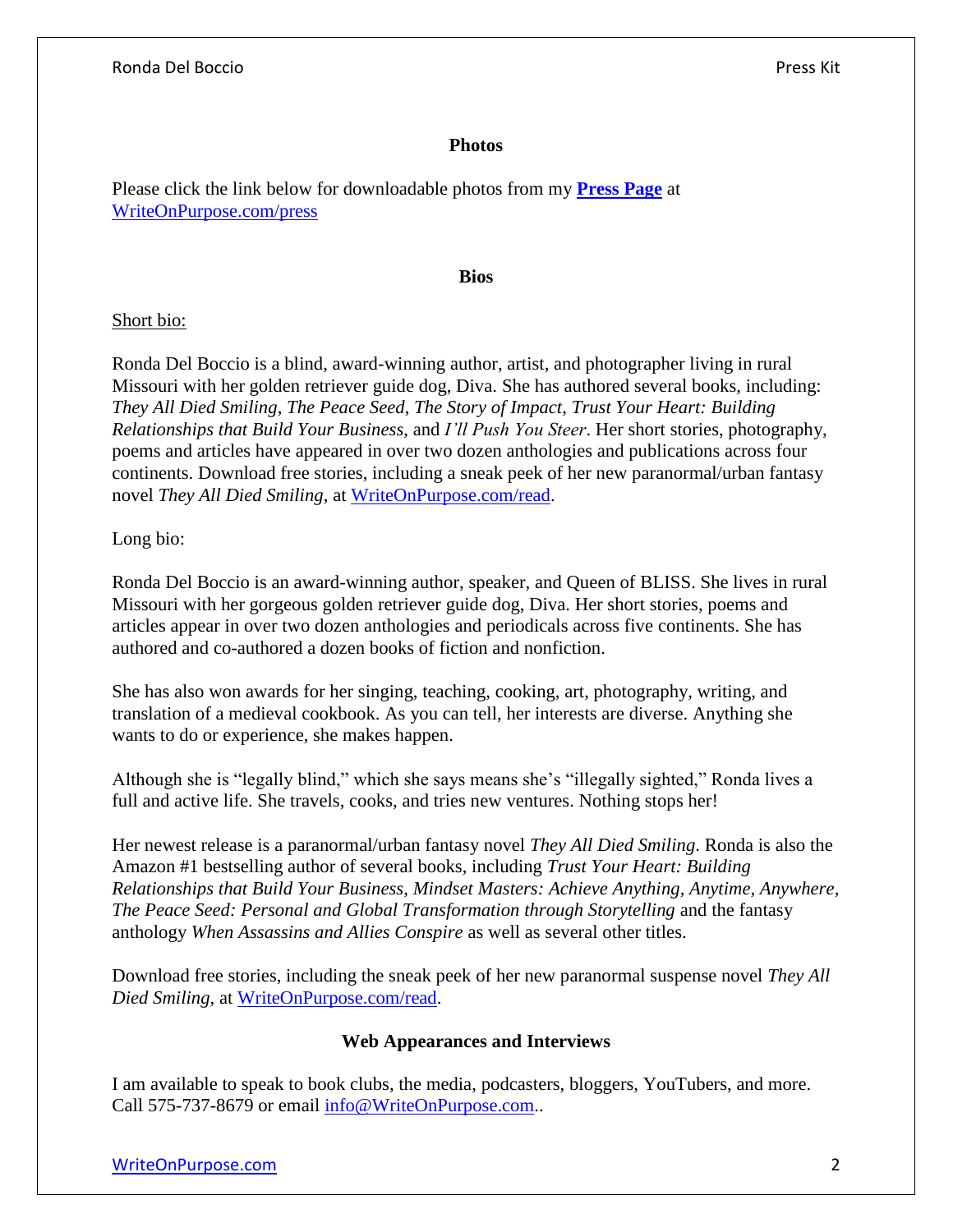## **Ronda Del Boccio's Books**

## *Nonfiction*

Never Eat Dangerously: A Food Safety Quiz Book *Mindset Masters: Achieve Anything, Anytime, Anywhere* with Jason Myers *Instant Author Formula: 6 Lazy Ways to Write a Book Fast The Impact Factor: How Small Actions Change the World* with Ken McArthur *The Peace Seed: Personal and Global Transformation through Storytelling* - *The Instant VIP: Insider Secrets to Fame, Freedom and Fulfillment as an Expert Author* I'll Push You steer: The Definitive Guide to Stumbling through Life with Blinders On, with Bonnie Tesh

## **Fiction**

They All Died Smiling: Reluctant Demon Hunter Series, Book 1 *(The Wild Rose Press, 2018) The Assassin and the Prince* (humorous *young adult space opera novella)* "Trouble's Tale" (free young adult short story, available on Smashwords) *A Tasty morsel* (humorous young adult paranormal novella)

Ronda also has over 2 dozen fiction stories and poems published in anthologies around the world from the US to Australia to India to Europe.

#### **Associations**

**[Ozarks Writers League:](http://www.ozarkswritersleague.com/)** Contest sponsor & judge, Publicity Chair, Member for 12 years **[Lions Club](https://www.facebook.com/kcmolions)** Secretary, Publicity Chair, Leader Dogs Chair **[Worldwide Who's Who](http://www.worldwidewhoswho.com/Ronda-DelBoccio) Life Member**

## **Why I Am a Great Guest for You and Your Media Outlet**

As a media personality with loads of experience on both sides of the mic/camera, I know what I wish all my guests had done to help the producers and make the most of the opportunity. So, I provide you that quality experience. Please let me know anything more I can do to make your job even easier. I'm coachable!

- I Google well with about 24,000 results currently.
- I'm comfortable with appearing "in a pinch" for anything I can do from my location (as I don't drive). Did you have a cancellation? Need a quick article in my wheelhouse? Call me and see if I can save your bacon!
- I LOVE speaking to groups.
- I'm highly interactive. I LOVE connecting with your readers/listeners/viewers.
- My highest desire is to serve your audience, make your life easier, and provide huge value to everyone receiving the interview.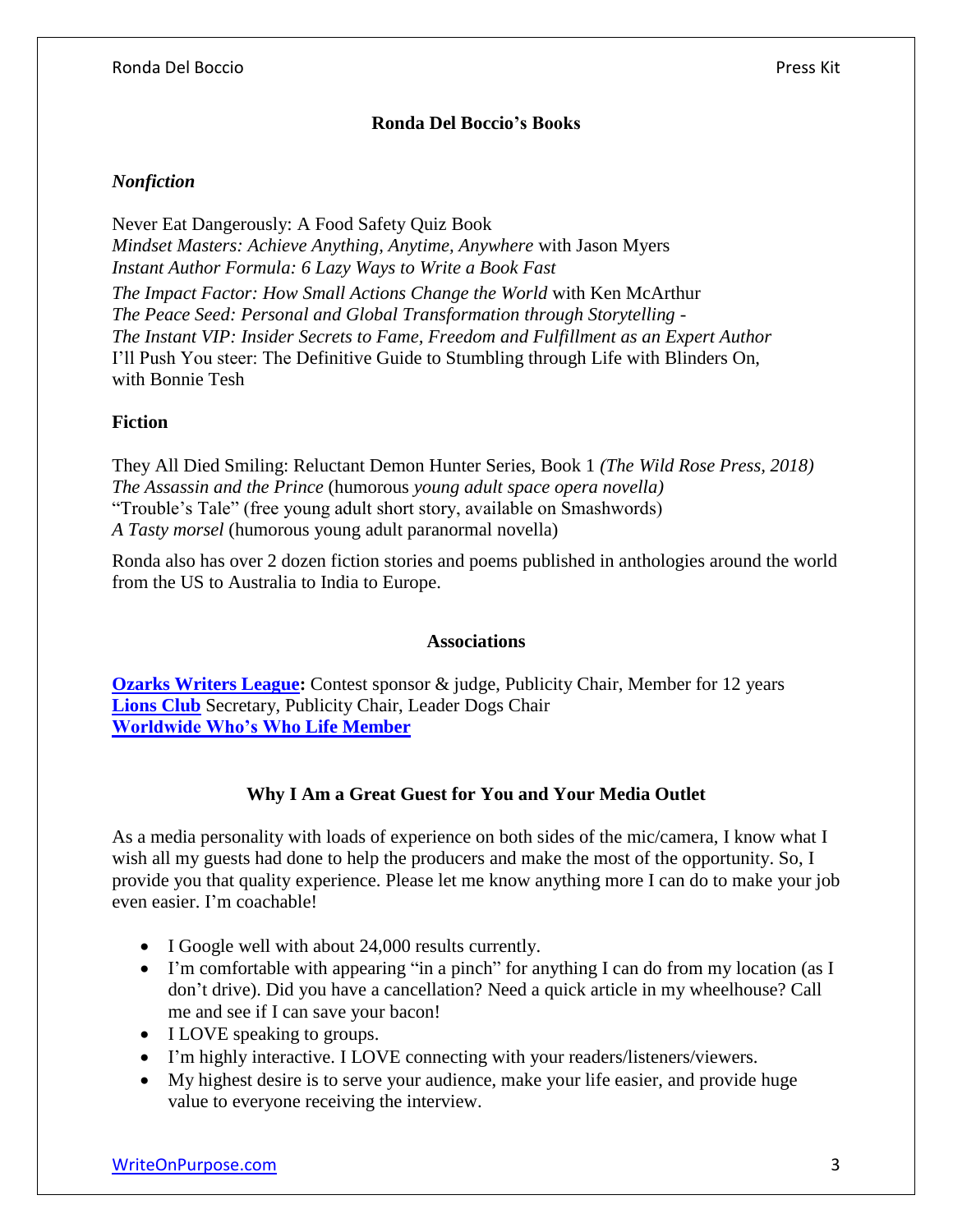- I'm a published author.
- I've been a performer and speaker since childhood.
- I'm super-comfortable in interviews whether written, audio (podcasts/radio), or video.
- I am prepared. Case in point, this press kit with questions.
- I promote my media ops like crazy, before and after all over social media.
- I write and deploy promo pieces (such as emails to my subscribers, videos, blog posts and social posts) with nuggets of info. I am happy to give these to my host to use, if you like.
- I'm lively and edutaining for your audience. I can even do the dreaded after-lunch slot at a conference.

## **Potential Interview Questions for Ronda Del Boccio**

You certainly do not need to stick to these, but this should make your life easier. Use the questions that best suit your audience, but don't feel limited. I LOVE "winging it," so you do not need to stick to what's here. I'll go with the flow.

#### **Personal Questions**

- Are you totally blind?
- Have you been blind all your life?
- Your writing is so descriptive. How do you make me see everything in my mind when you don't see?
- How many guide dogs have you had?
- In your inspirational nonfiction book, *I'll Push You Steer* you talk about training your own guide dogs. Why did you do that?
- Your current dog, Diva, came from a school, didn't she? What made you choose a school over training a dog yourself?
- You talk about "gifts of blindness." Do you really feel being unable to see has gifts or benefits?

#### **Questions about Psychic Stuff**

- You call yourself a psychic medium. What does that mean?
- Is there a difference between being sensitive to spirits and being a medium?
- How long have you had these abilities?
- Can you share a specific early memory?
- How did your family react to your abilities when you were a child?
- How do you feel about cemeteries?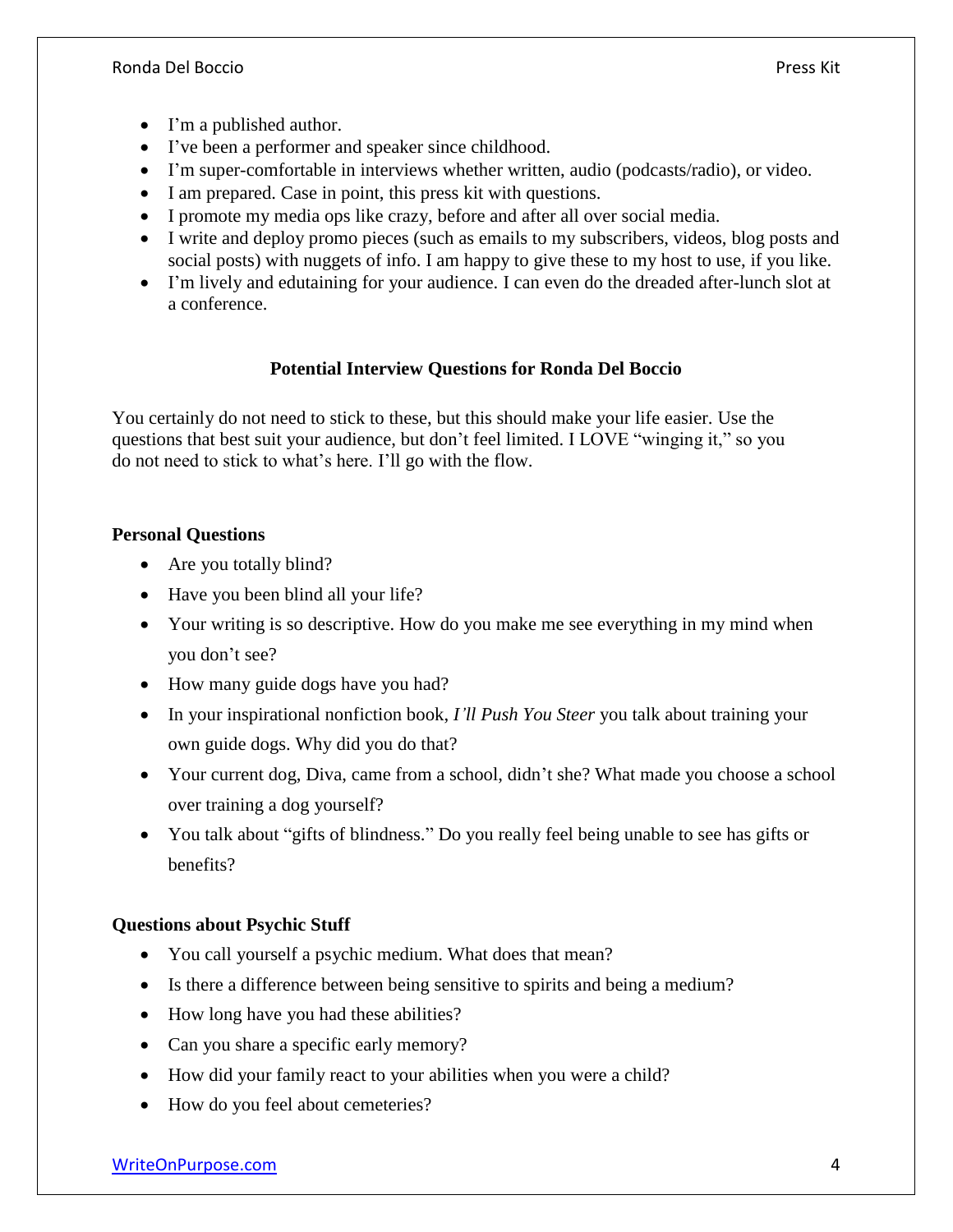- Has a spirit ever harmed you?
- Is there anything people can do to ward off spirits?
- If someone thinks they might have some psychic or intuitive abilities, wat can they do to develop them?
- What about places? Is every haunting because of spirits of the dead?
- Can an object be haunted? If so, is there any way to clean or clear it?
- Your main character Kassidy from *They All Died Smiling* talks about putting on her "golden armor" when dealing with the supernatural. Is this purely fictitious, or would something like this work for real people?
- You have a free gift on your website to help people learn "psychic self defense." What's in this free class, and how can people get it?

## **Questions about My Paranormal /Urban Fantasy Novel** *They All Died Smiling*

- What is this book about?
- Where and when does it take place?
- How did you come up with the title?
- What inspired you to write this story?
- What sets this book apart?
- Where can people read a free sample of the book?
- Who are the main characters?
- Why was writing this book important to you?
- Is this the kind of book that will keep readers up all night?
- Have you published any other paranormal or urban fantasy books?
- Do the supernatural events in the book come purely from your imagination, or do some of them come from your experience?
- Do you believe demons are real?
- Do you believe there is any way for people to keep themselves safe from supernatural attack?

# **Writing Questions**

- What inspires your writing?
- What do you love most about writing?